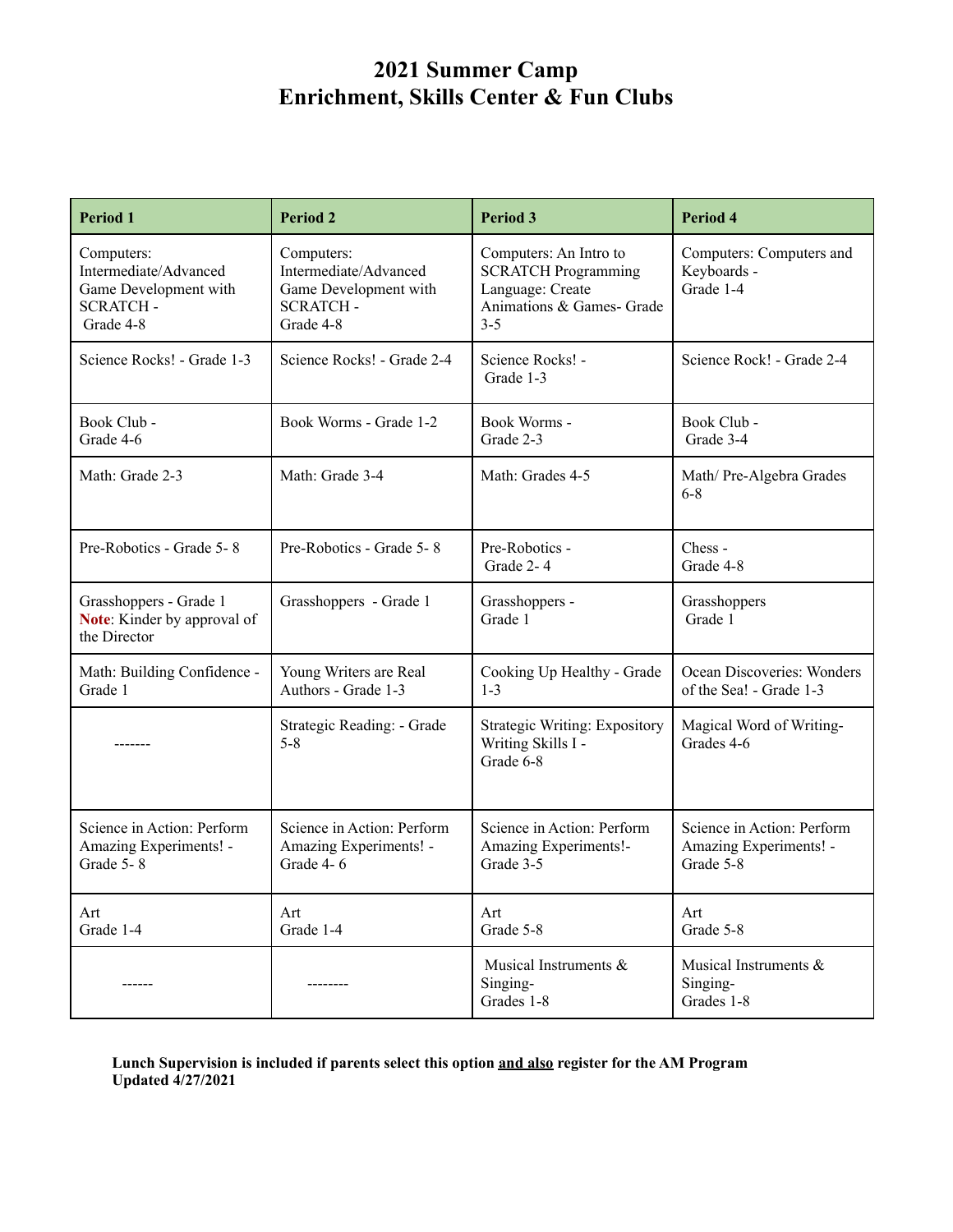| Block A $2:00 - 3:30$                                                                                                   | <b>Block B 3:45 - 5:15</b>                                                                |
|-------------------------------------------------------------------------------------------------------------------------|-------------------------------------------------------------------------------------------|
| Reading/Writing/Math Skills Center: Grade K-8<br>• Tutoring - Instruction in Small Groups                               | Reading/Writing/Math Skills Center: Grade K-8<br>• Tutoring - Instruction in Small Groups |
| Music Club: Grade K-8<br>Vocal and instrumental                                                                         | N/A                                                                                       |
| Sports Club: Grade K-8<br>Soccer, basketball, fitness, etc.<br>$\bullet$                                                | Sports Club: Grade K-8<br>Soccer, basketball, fitness, etc.<br>$\bullet$                  |
| Social Club: Grade K-8<br>• Arts, & Crafts, Board Games, Computer<br>based instruction to reinforce Math and<br>Reading | Social Club: Grade K-8<br>Arts, & Crafts, Board Games,<br>$\bullet$                       |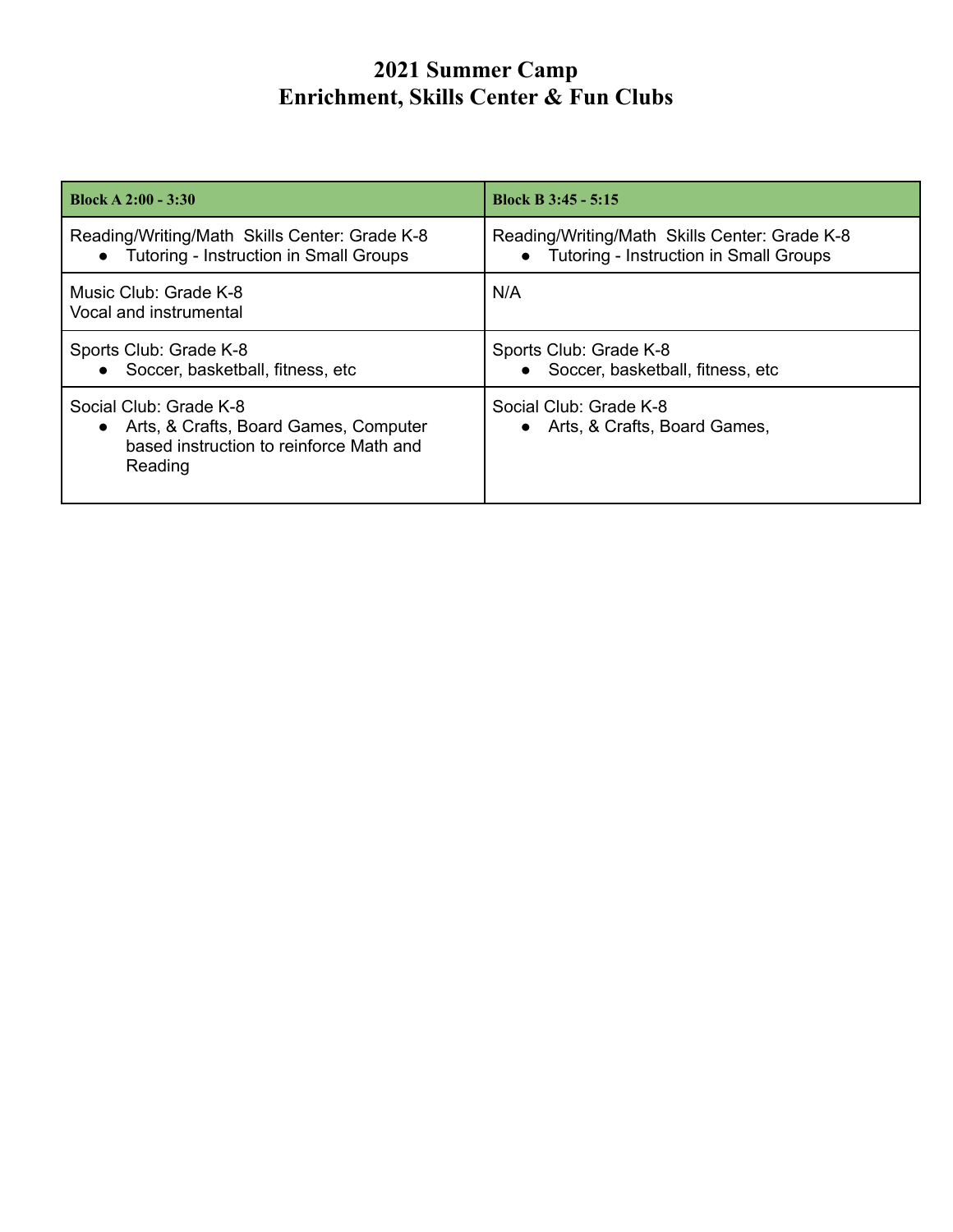# **Green Leaf Academy Course Descriptions 2021**

| <b>Course Name</b>                                                                                     | <b>Description</b>                                                                                                                                                                                                                                                                                                                                                                                                                                                                                                                                                                                                                                                                                                                                                                    |
|--------------------------------------------------------------------------------------------------------|---------------------------------------------------------------------------------------------------------------------------------------------------------------------------------------------------------------------------------------------------------------------------------------------------------------------------------------------------------------------------------------------------------------------------------------------------------------------------------------------------------------------------------------------------------------------------------------------------------------------------------------------------------------------------------------------------------------------------------------------------------------------------------------|
| Computers:<br>Intermediate/<br>Advanced<br>Game<br>Development<br>with<br><b>SCRATCH-</b><br>Grade 4-8 | Students will learn the computer program SCRATCH and create real games that use<br>concepts such as high scores, lives, and scene creation. After working on several tutorials<br>with the teacher, students will have the opportunity to create and share their games. This<br>class will culminate with students demonstrating some basic fundamentals of non-graphical<br>programming using a more traditional text editor. These skills will lead to a foundation for<br>Python and Visual Basic, which are used by software engineers. Students will also benefit<br>from keyboarding practice and learning keyboard shortcuts that will strengthen their general<br>computer skills.                                                                                            |
| Science Rocks!<br>$-$ Grade 1-3                                                                        | In this class Young Scientists will learn that hands-on science is fun! Easy hands-on science<br>projects will be created using items easy to find in our households and at the supermarket!<br>As Geologists we will make our own jelly bean rocks, egg geodes, and models of the<br>Earth's layers! We will learn how to use dish soap to create a witches brew and make a<br>tornado in a bottle! Popcorn will dance inside a glass with just a few simple ingredients, and<br>we will see how sound waves work using colored sprinkles! Students will build a<br>marshmallow catapult out of skewers and design their own homemade lava lamp with<br>cooking oil and food coloring! The possibilities and fun are endless in this class. Come join<br>us as we make Science Rock! |
| Book Club -<br>Grade 4-6                                                                               | Students will dive into favorite classics of children's literature. This course will offer<br>students the opportunity to expand their comprehension skills through practicing common<br>core reading strategies that focus on a text's key ideas and details. Students will answer<br>questions and draw inferences, recount key events, summarize text, and demonstrate<br>in-depth knowledge of story elements. Interactive activities such as Readers' Theatre will<br>enhance oral fluency and comprehension. This class is a combination class that is<br>appropriate for students in grades 4,5, 6. Some homework will be assigned. Students will be<br>reading the following book: Book TBD                                                                                   |
| Grade 2-3 Math                                                                                         | Math instruction is provided through hands-on and discovery methods. This course is<br>designed to demonstrate that math can be fun when you explore concepts with visuals and<br>manipulative objects. Students will participate in math activities related to patterns,<br>fractions, addition, subtraction, geometry and graphing. This course is appropriate for<br>students entering 2nd grade, and for students needing a review of 2nd grade concepts<br>before entering 3rd grade. Homework may be assigned on an as needed basis.                                                                                                                                                                                                                                            |
| Pre-Robotics -<br>Grades 5-8                                                                           | Pre-Robotics will introduce girls and boys to the exciting world of Robotics. No previous<br>experience is required, so new and returning students are welcome. Students will design and<br>build multiple configurations using pre-robotic and Robotic kits, such as the VEX Robotic Kit                                                                                                                                                                                                                                                                                                                                                                                                                                                                                             |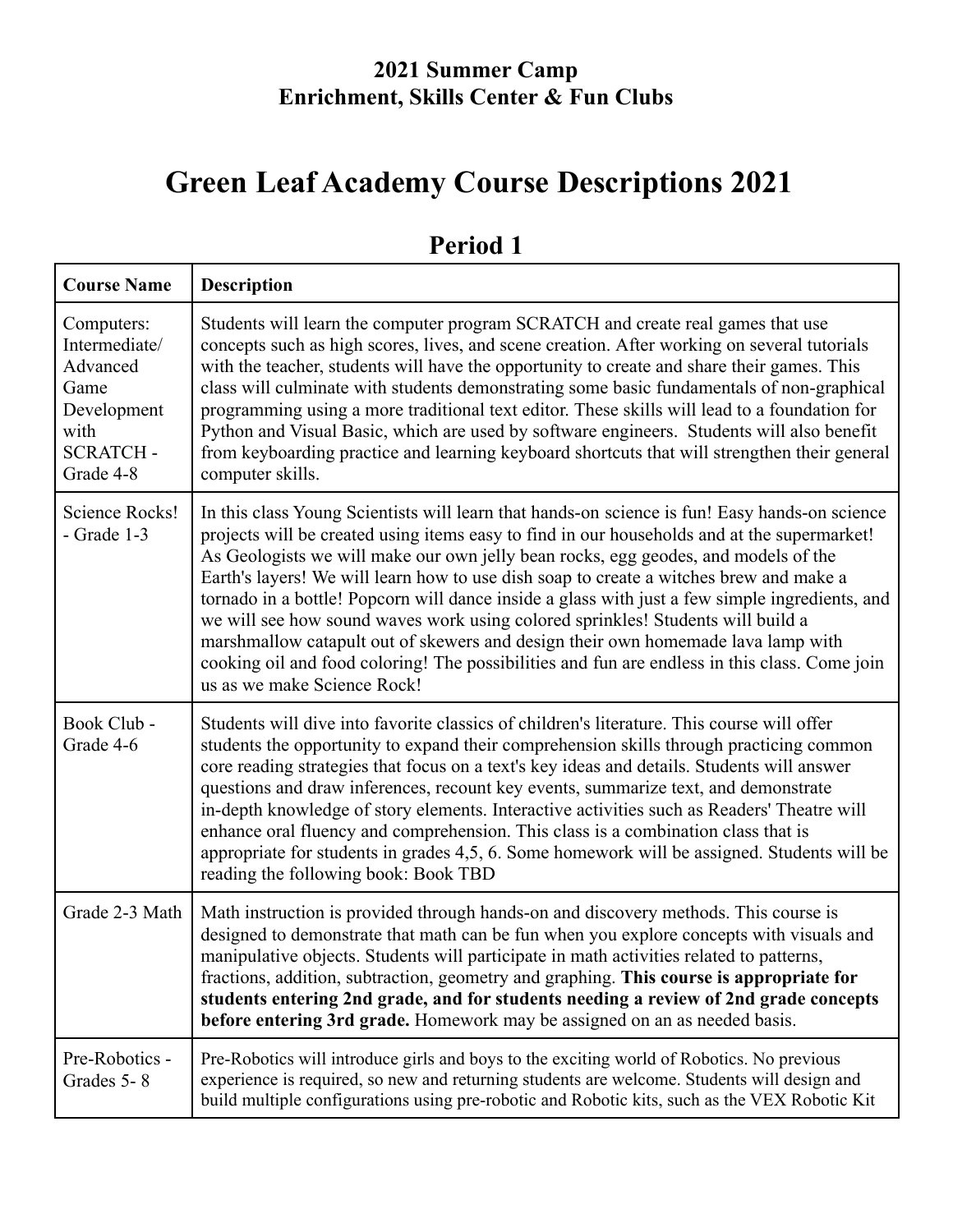|                                                                             | where students can build and remote control scarabs, spiders and other insects that come to life!<br>This class will be a student-centered fun way to acquire the knowledge and skills that are<br>needed to succeed in STEM education (science, technology, engineering and mathematics). By<br>enrolling a child in this class, the parent gives consent for photographs to be taken of students<br>during class to share with class participants and to promote the Green Leaf program.                                                                                       |
|-----------------------------------------------------------------------------|----------------------------------------------------------------------------------------------------------------------------------------------------------------------------------------------------------------------------------------------------------------------------------------------------------------------------------------------------------------------------------------------------------------------------------------------------------------------------------------------------------------------------------------------------------------------------------|
| Grasshoppers-<br>Grade 1                                                    | The Grasshoppers class provides a rich academic curriculum of all core subjects: reading,<br>writing, math, science, social studies, and the arts. Children will jump for joy as they<br>experience a summer full of entry level first grade skills taught in an engaging manner. This<br>class is designed for students entering the first grade and who will benefit from receiving<br>instruction with the same teacher all four $(4)$ periods. Students entering grade K may take<br>this class with the approval of the Director.                                           |
| Grade 1 Math:<br><b>Building</b><br>Confidence                              | Math instruction is provided through hands-on and discovery methods. This course is<br>designed to demonstrate that math can be fun when you explore concepts with visuals and<br>manipulative objects. Students will participate in math activities related to patterns,<br>fractions, addition, subtraction, geometry and graphing. This course is appropriate for<br>students entering 1st grade, and for students entering 2nd grade who would like to review<br>1st grade math skills. Homework may be assigned on an as needed basis.                                      |
| Science in<br>Action:<br>Perform<br>Amazing<br>Experiments! -<br>Grades 5-8 | You will make a volcano explode, make soda shoot over 20 feet high, create slimy Goo,<br>grow crystals, and learn why baking soda and vinegar cause a chemical reaction. Have you<br>ever wondered why some objects glow in the dark? We have a number of fun science<br>experiments and strange edible science projects jam packed into this class. Students will<br>learn the basic principles of science and chemistry, and will analyze reactions from our<br>actions! This class involves many hands-on experiments. This class will teach you to love<br>Science           |
| Art Grades 1-4                                                              | Student artists will have the opportunity to explore a wide range of artistic materials,<br>techniques, and genres. Through a wide variety of age-appropriate projects, student artists<br>will learn more about the basics of art, how to use materials, principles of design,<br>composition theory, color mixing, and how to really look at a work of art. They will use<br>their knowledge to express themselves and to interpret the colorful world around them.<br>Green Leaf Artists will finish the class with a portfolio that will showcase what they have<br>learned. |

| <b>Course Name</b> | <b>Description</b>                                                                          |
|--------------------|---------------------------------------------------------------------------------------------|
| Computers:         | Students will learn the computer program SCRATCH and create real games that use             |
| Intermediate/A     | concepts such as high scores, lives, and scene creation. After working on several tutorials |
| dvanced Game       | with the teacher, students will have the opportunity to create and share their games. This  |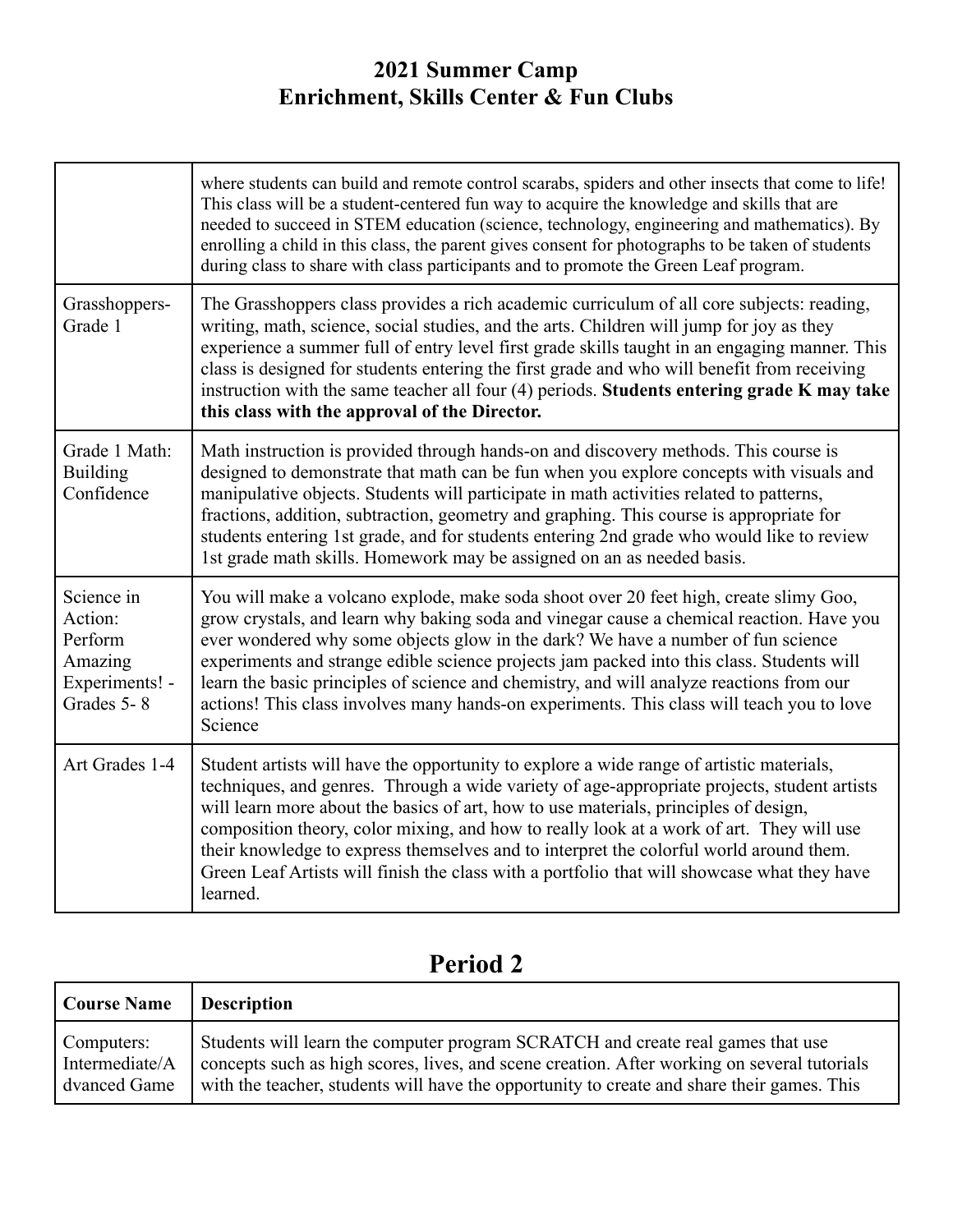| Development<br>with<br><b>SCRATCH-</b><br>Grades 4-8 | class will culminate with students demonstrating some basic fundamentals of non-graphical<br>programming using a more traditional text editor. These skills will lead to a foundation for<br>Python and Visual Basic, which are used by software engineers. Students will also benefit<br>from keyboarding practice and learning keyboard shortcuts that will strengthen their general<br>computer skills.                                                                                                                                                                                                                                                                                                                                                                                                                                                                                                                                                                                                                                                                                       |
|------------------------------------------------------|--------------------------------------------------------------------------------------------------------------------------------------------------------------------------------------------------------------------------------------------------------------------------------------------------------------------------------------------------------------------------------------------------------------------------------------------------------------------------------------------------------------------------------------------------------------------------------------------------------------------------------------------------------------------------------------------------------------------------------------------------------------------------------------------------------------------------------------------------------------------------------------------------------------------------------------------------------------------------------------------------------------------------------------------------------------------------------------------------|
| Science Rocks!<br>- Grades 2-4                       | In this class Young Scientists will learn that hands-on science is fun! Easy hands-on science<br>projects will be created using items easy to find in our households and at the supermarket!<br>As Geologists we will make our own jelly bean rocks, egg geodes, and models of the<br>Earth's layers! We will learn how to use dish soap to create a witches brew and make a<br>tornado in a bottle! Popcorn will dance inside a glass with just a few simple ingredients, and<br>we will see how sound waves work using colored sprinkles! Students will build a<br>marshmallow catapult out of skewers and design their own homemade lava lamp with<br>cooking oil and food coloring! The possibilities and fun are endless in this class. Come join<br>us as we make Science Rock!                                                                                                                                                                                                                                                                                                            |
| Book Worms -<br>Grades 1-2                           | Young readers will receive instruction in phonics, phonemic awareness, oral fluency, and<br>comprehension strategies. They will participate in interactive discussion groups using texts<br>from world-class children's literature. The focus of this class will be on the application of<br>effective reading strategies as part of comprehension instruction, as well as enrichment,<br>enjoyment, and appreciation for high quality literature. Students will participate in a variety<br>of creative projects to enhance their comprehension skills and deepen the understanding of<br>that week's text. Students will leave this class armed with more effective reading strategies.<br>This class is appropriate for students entering grade 1 or students needing a review before<br>moving onto grade 2. Homework may be assigned on an as needed basis. Students will be<br>reading the following book: to be determined                                                                                                                                                                |
| Math: -<br>Grades 3-4                                | Common Core Standards have set new heights for student learning! The standards now<br>require that students are able to solve math problems in a variety of ways, using<br>illustrations, writing math equations, and verbal explanations. Not only will students need<br>to develop better conceptual understanding of math, but they must also be able to apply<br>these skills to real life situations. This class focuses on problem solving skills and will assist<br>students in the application of the academic language needed to thoroughly explain their<br>thinking. Students will learn the tools they need to be more successful on the annual<br>standardized Smarter Balanced Test Consortium (SBAC) assessment and will be more<br>confident in explaining their solutions! Topics will include decimals, fractions, rounding,<br>geometry, multiplication, and division. This class is appropriate for students entering 3rd<br>grade and students needing a review of 3rd grade concepts before entering grade 4. Some<br>homework is assigned as a requirement of this class. |
| Pre-Robotics -<br>Grades 5-8                         | Pre-Robotics will introduce girls and boys to the exciting world of Robotics. No previous<br>experience is required, so new and returning students are welcome. Students will design and<br>build multiple configurations using pre-robotic and Robotic kits, such as the VEX Robotic<br>Kit where students can build and remote control scarabs, spiders and other insects that come                                                                                                                                                                                                                                                                                                                                                                                                                                                                                                                                                                                                                                                                                                            |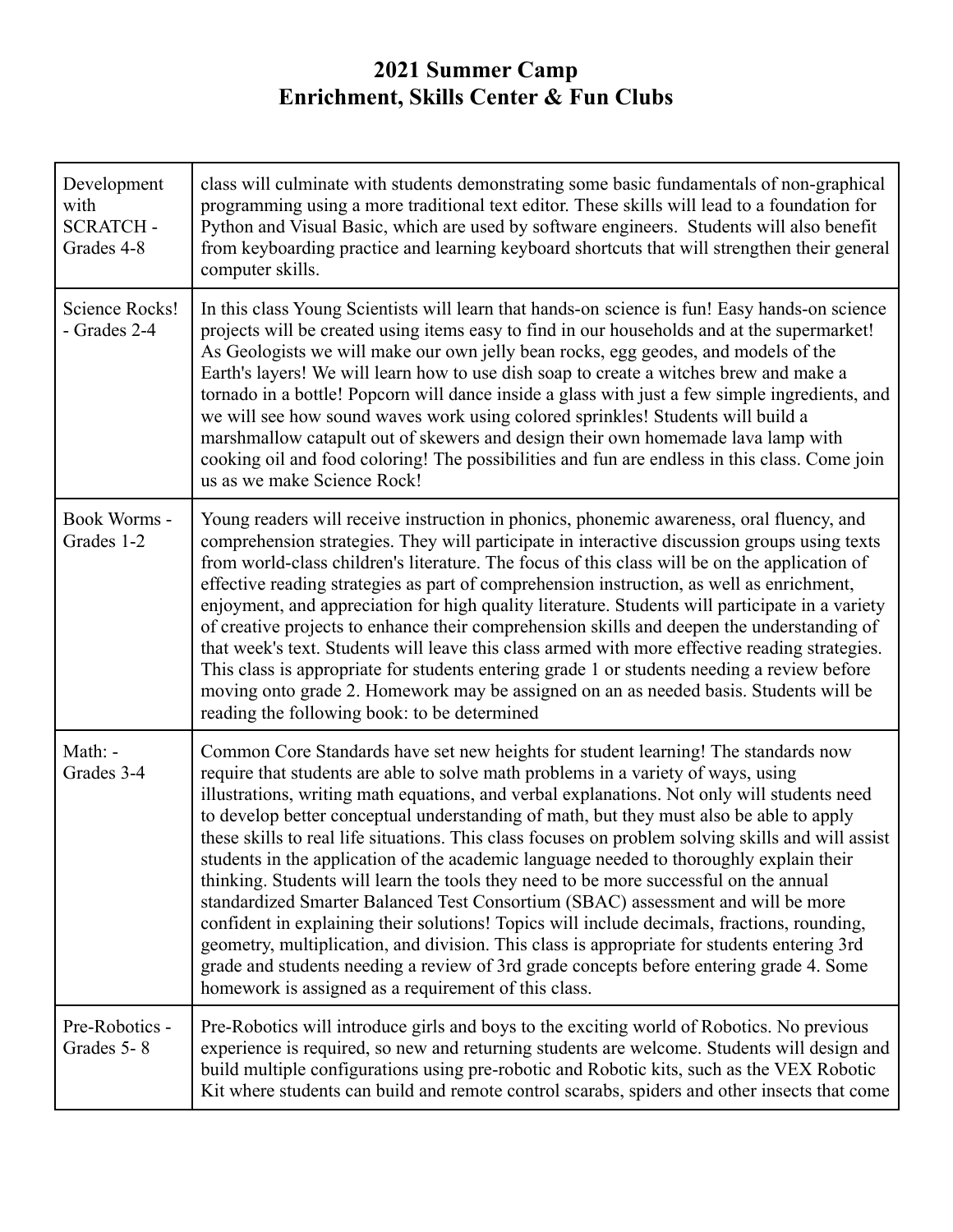|                                                                             | to life! This class will be a student-centered fun way to acquire the knowledge and skills<br>that are needed to succeed in STEM education (science, technology, engineering and<br>mathematics). By enrolling a child in this class, the parent gives consent for photographs to<br>be taken of students during class to share with class participants and to promote the Green<br>Leaf program.                                                                                                                                                                                                                                                                                                                                |
|-----------------------------------------------------------------------------|----------------------------------------------------------------------------------------------------------------------------------------------------------------------------------------------------------------------------------------------------------------------------------------------------------------------------------------------------------------------------------------------------------------------------------------------------------------------------------------------------------------------------------------------------------------------------------------------------------------------------------------------------------------------------------------------------------------------------------|
| Grasshoppers -<br>Grade 1                                                   | The Grasshoppers class provides a rich academic curriculum of all core subjects: reading,<br>writing, math, science, social studies, and the arts. Children will jump for joy as they<br>experience a summer full of entry level first grade skills taught in an engaging manner. This<br>class is designed for students entering the first grade and who will benefit from receiving<br>instruction with the same teacher all four (4) periods. Students entering grade K may take<br>this class with the approval of the Director.                                                                                                                                                                                             |
| <b>Young Writers</b><br>are Real<br>Authors -<br>Grades 1-3                 | In this class students are encouraged to learn to write by using their imagination. They will<br>create a series of short stories just as published authors do. Each week a new piece of<br>literature is introduced. Students will read stories, and then create their own story utilizing<br>the writing process. The students will read/share their own creations and discuss what they<br>have written-since now they are the authors!                                                                                                                                                                                                                                                                                       |
| Strategic<br>Reading: -<br>Grades 5-8                                       | Middle school teachers have increased their use of expository texts within the curriculum<br>due to the mandates of the Common Core Standards (60% expository/informational: 40%<br>narrative/story). In addition, middle and high school teachers routinely assign students to<br>read lengthy content materials independently, to take notes, and to prepare for a test on facts<br>from within the textbook.                                                                                                                                                                                                                                                                                                                  |
|                                                                             | In this class, you will learn to be more independent and effective in applying reading<br>strategies to content materials so that you can be more successful. We will address how to<br>locate and restate the key ideas of a passage or lecture, then how to recast these ideas as<br>notes in a format that will help you study for the test more effectively--both independently<br>and with a study partner. We will examine key root words and terms within the academic<br>vocabularies of math, social studies, and science and learn to solve word analogies. We will<br>analyze the types of comprehension questions that are most challenging for you and learn<br>how to respond more effectively to these questions. |
| Science in<br>Action:<br>Perform<br>Amazing<br>Experiments! -<br>Grades 4-6 | Do you love Science? Have you ever wanted to make your very own Volcano? Well, in this<br>class you will make a volcano explode, make soda shoot over 20 feet high, create slimy<br>Goo, grow crystals, and learn why baking soda and vinegar cause a chemical reaction.<br>Students will learn the basic principles of science and chemistry, and will analyze reactions<br>from our actions! This class involves many hands-on experiments. This class will teach you<br>to love Science.                                                                                                                                                                                                                                      |
| Art Grades 1-4                                                              | Student artists will have the opportunity to explore a wide range of artistic materials,<br>techniques, and genres. Through a wide variety of age-appropriate projects, student artists<br>will learn more about the basics of art, how to use materials, principles of design,                                                                                                                                                                                                                                                                                                                                                                                                                                                  |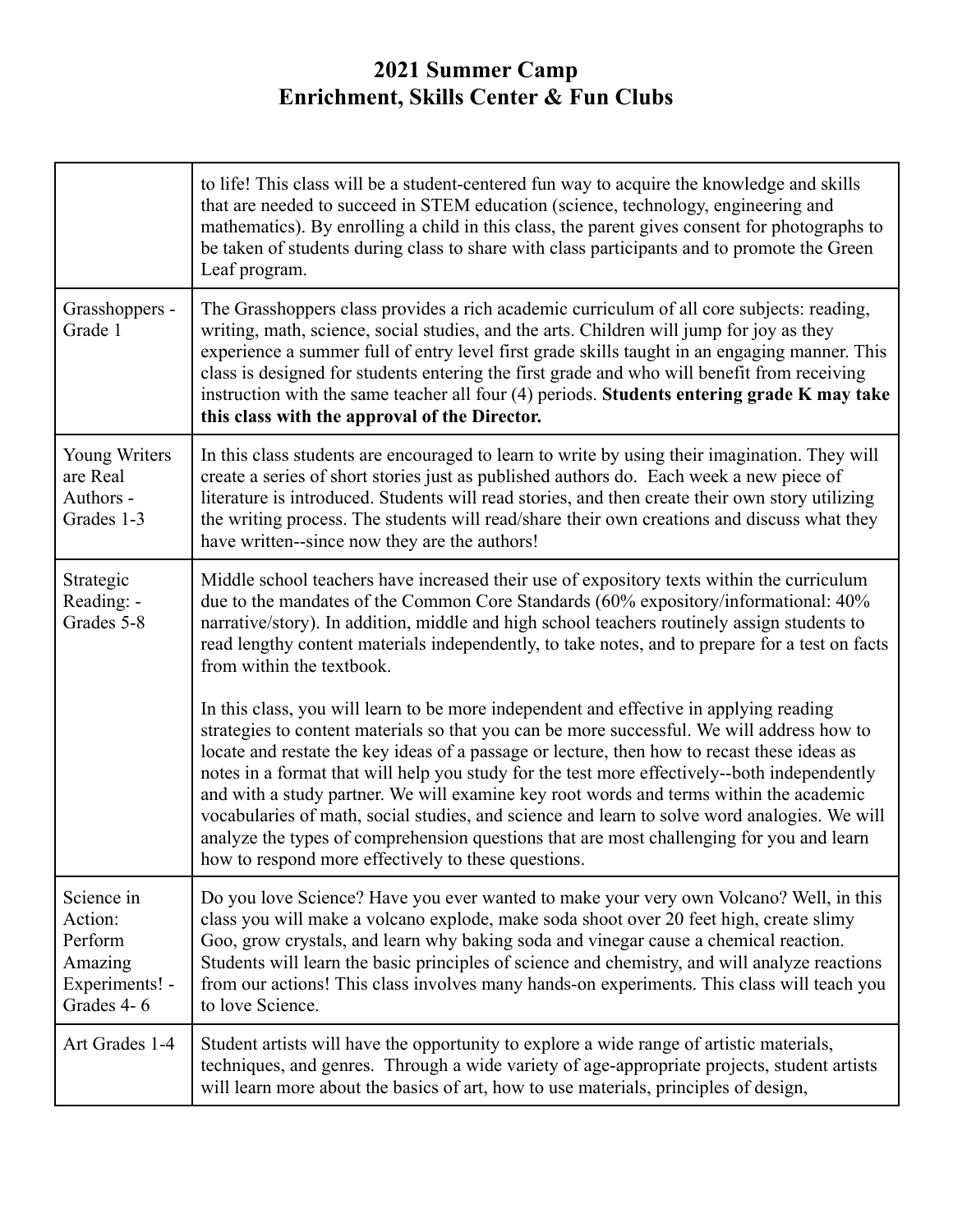| composition theory, color mixing, and how to really look at a work of art. They will use<br>their knowledge to express themselves and to interpret the colorful world around them. |
|------------------------------------------------------------------------------------------------------------------------------------------------------------------------------------|
| Green Leaf Artists will finish the class with a portfolio that will showcase what they have<br>learned.                                                                            |

#### **Course Name Description** Computers: An Intro to **SCRATCH** Programming Language: Create Animations & Games - Grades 3-5 Students will learn the fundamentals of Massachusetts Institute of Technology (MIT) Learn to Code programming language called SCRATCH. Students will create their own characters and scenes using the real computer code embedded within the SCRATCH programming language. Students are expected to have some previous computer use and will enjoy the daily keyboarding warm-ups before we SCRATCH! Science Rocks - Grades 1-3 In this class Young Scientists will learn that hands-on science is fun! Easy hands-on science projects will be created using items easy to find in our households and at the supermarket! As Geologists we will make our own jelly bean rocks, egg geodes, and models of the Earth's layers! We will learn how to use dish soap to create a witches brew and make a tornado in a bottle! Popcorn will dance inside a glass with just a few simple ingredients, and we will see how sound waves work using colored sprinkles! Students will build a marshmallow catapult out of skewers and design their own homemade lava lamp with cooking oil and food coloring! The possibilities and fun are endless in this class. Come join us as we make Science Rock! Book Worms - Grades 2-3 Young readers will receive instruction in phonics, phonemic awareness, oral fluency, and comprehension strategies. They will participate in interactive discussion groups using texts from world-class children's literature. The focus of this class will be on the application of effective reading strategies as part of comprehension instruction, as well as enrichment, enjoyment, and appreciation for high quality literature. Students will participate in a variety of creative projects to enhance their comprehension skills and deepen the understanding of that week's text. Students will leave this class armed with more effective reading strategies. This class is appropriate for students entering grade 2 or students needing a review before moving onto grade 3. Homework may be assigned on an as needed basis. Students will be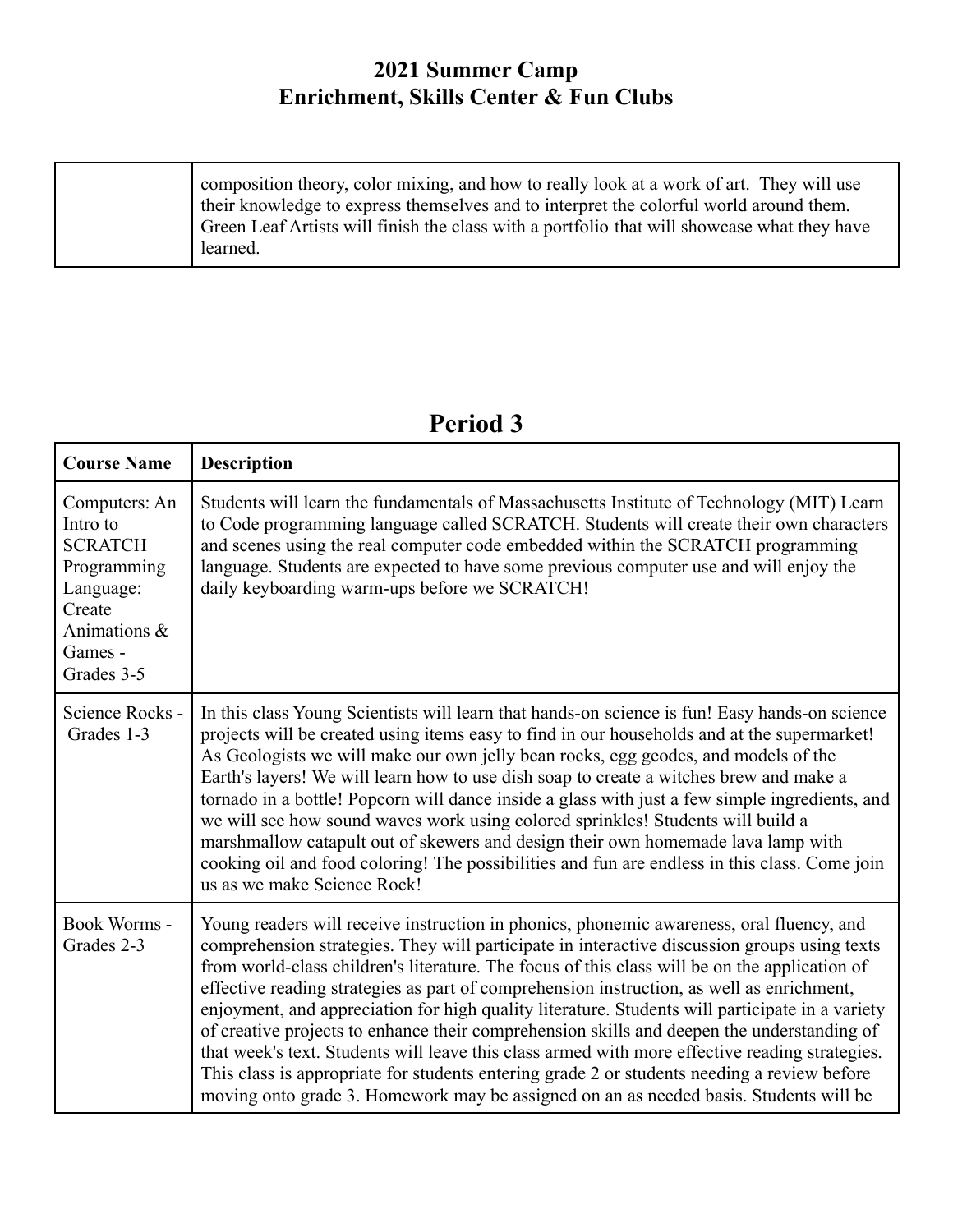|                                                                         | reading the following: to be determined                                                                                                                                                                                                                                                                                                                                                                                                                                                                                                                                                                                                                                                                                                                                                                                                                                                                                                                                   |
|-------------------------------------------------------------------------|---------------------------------------------------------------------------------------------------------------------------------------------------------------------------------------------------------------------------------------------------------------------------------------------------------------------------------------------------------------------------------------------------------------------------------------------------------------------------------------------------------------------------------------------------------------------------------------------------------------------------------------------------------------------------------------------------------------------------------------------------------------------------------------------------------------------------------------------------------------------------------------------------------------------------------------------------------------------------|
| Math<br>Grades 4-5                                                      | This class will explore key mathematical concepts that form the basis of a solid<br>mathematical foundation. Some concepts that will be included are fractions, decimals,<br>percentage, rounding, geometric shapes, perimeter, circumference and more. This course is<br>appropriate for students entering the 4 and 5th grade. Some homework is assigned as a<br>requirement of this class.                                                                                                                                                                                                                                                                                                                                                                                                                                                                                                                                                                             |
| Pre-Robotics -<br>Grades 2-4                                            | Pre-Robotics will introduce girls and boys to the exciting world of Robotics. No previous<br>experience is required, so new and returning students are welcome. Students will design and<br>build multiple configurations using pre-robotic and Robotic kits, such as the VEX Robotic<br>Kit where students can build and remote control scarabs, spiders and other insects that come<br>to life! This class will be a student-centered fun way to acquire the knowledge and skills<br>that are needed to succeed in STEM education (science, technology, engineering and<br>mathematics). By enrolling a child in this class, the parent gives consent for photographs to<br>be taken of students during class to share with class participants and to promote the Green<br>Leaf program.                                                                                                                                                                                |
| Grasshoppers -<br>Kindergarten -<br>Grade 1                             | The Grasshoppers class provides a rich academic curriculum of all core subjects: reading,<br>writing, math, science, social studies, and the arts. Children will jump for joy as they<br>experience a summer full of entry level first grade skills taught in an engaging manner. This<br>class is designed for students entering the first grade and who will benefit from receiving<br>instruction with the same teacher all four (4) periods. Students entering grade K may take<br>this class with the approval of the Director.                                                                                                                                                                                                                                                                                                                                                                                                                                      |
| Cooking Up<br>Healthy -<br>Grades 1-3                                   | Join us for a fun and exciting adventure into the world of cooking and learning about<br>healthy eating. Students in this class will make a variety of healthy snacks. We will be<br>introduced to the vocabulary of cooking while using safe kitchen strategies. Students will<br>have the opportunity to practice math skills while measuring and learning more about<br>fractional parts. We will improve reading comprehension skills during recipe decoding.<br>Note: This class is not appropriate for students with dietary restrictions, as we will eat<br>what we cook.                                                                                                                                                                                                                                                                                                                                                                                          |
| Strategic<br>Writing:<br>Expository<br>Writing Skills I<br>- Grades 6-8 | Middle school students have many homework and in-class writing assignments that require<br>a quick start and a well organized product whether the assignment is an essay, a short<br>explanatory paragraph, or a poem. Because of the changes in curriculum due to the<br>Common Core Standards and the state writing assessment in grade 7, being able to write<br>effectively in varying genres is critical. In this class you will learn strategies for quickly<br>organizing your ideas and getting them down on paper in a cohesive manner. We will use a<br>variety of prewriting strategies as we write each day; then learn more about editing and<br>genre as we select pieces to finalize for our Writer's Notebook. As we examine exemplars,<br>you will learn more about the ways published authors make their point, select perfect words<br>to bring meaning to the reader, craft an effective sentence, and select a format/genre that<br>enhances meaning |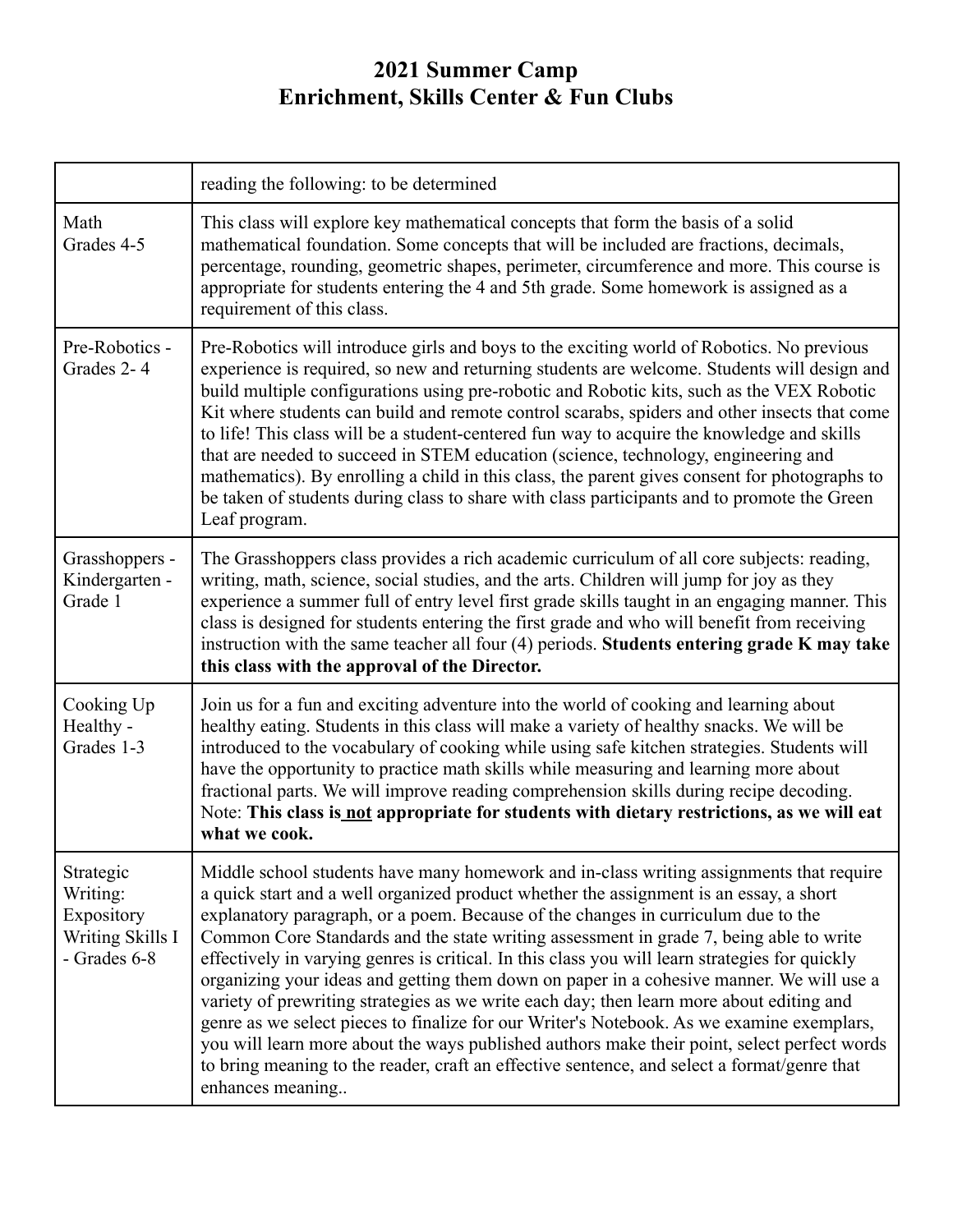| Science in<br>Action:<br>Perform<br>Amazing<br>Experiments! -<br>Grades 3-5 | Do you love Science? Have you ever wanted to make your very own Volcano? Well, in this<br>class you will make a volcano explode, make soda shoot over 20 feet high, create slimy<br>Goo, grow crystals, and learn why baking soda and vinegar cause a chemical reaction.<br>Students will learn the basic principles of science and chemistry, and will analyze reactions<br>from our actions! This class involves many hands-on experiments. This class will teach you<br>to love Science.                                                                                                                                                                                                                                                                                                                                                                                                   |
|-----------------------------------------------------------------------------|-----------------------------------------------------------------------------------------------------------------------------------------------------------------------------------------------------------------------------------------------------------------------------------------------------------------------------------------------------------------------------------------------------------------------------------------------------------------------------------------------------------------------------------------------------------------------------------------------------------------------------------------------------------------------------------------------------------------------------------------------------------------------------------------------------------------------------------------------------------------------------------------------|
| Art<br>Grades 5-8                                                           | Student artists will have the opportunity to explore a wide range of artistic materials,<br>techniques, and genres. Through a wide variety of age-appropriate projects, student artists<br>will learn more about the basics of art, how to use materials, principles of design,<br>composition theory, color mixing, and how to really look at a work of art. They will use<br>their knowledge to express themselves and to interpret the colorful world around them.<br>Green Leaf Artists will finish the class with a portfolio that will showcase what they have<br>learned.                                                                                                                                                                                                                                                                                                              |
| Musical<br>Instruments $\&$<br>Singing<br>Grades 1-8                        | Music plays an important role in the daily lives of human beings. Nearly every elevator and<br>every restaurant pipes in music that someone else has selected. Nearly everyone has a car<br>radio, a tv, or a computer that plays music. Sometimes we ignore this background music,<br>but sometimes it strikes a chord in us and we pay more attention. We even make our own<br>playlists for our devices so that we can hear our favorite songs over and over. Students in<br>this class will listen to a wide variety of age-appropriate lyrics/music from a variety of<br>genres as a way to examine and learn more about their personal musical favorites. They<br>will explore musical instruments and generate music using instruments and their own<br>voices. We will replicate songs and sounds, learning more about how to sing, how to read<br>music, and how to listen to music. |

| <b>Course Name</b>                                       | <b>Description</b>                                                                                                                                                                                                                                                                                                                                                                                                                                                             |
|----------------------------------------------------------|--------------------------------------------------------------------------------------------------------------------------------------------------------------------------------------------------------------------------------------------------------------------------------------------------------------------------------------------------------------------------------------------------------------------------------------------------------------------------------|
| Computers:<br>Computers and<br>Keyboards -<br>Grades 1-4 | Computers and Keyboards is a remarkable class that familiarizes students with the<br>computer keyboard while introducing different key computer concepts each week. We will<br>make slide shows, learn word processing fundamentals necessary to create documents, and<br>create amazing illustrations using the mouse and keyboard. Students will learn the home<br>row of the keyboard through daily practice and begin the process of becoming novice<br>typers.            |
| Science Rocks -<br>Grades 2-4                            | In this class Young Scientists will learn that hands-on science is fun! Easy hands-on science<br>projects will be created using items easy to find in our households and at the supermarket!<br>As Geologists we will make our own jelly bean rocks, egg geodes, and models of the<br>Earth's layers! We will learn how to use dish soap to create a witches brew and make a<br>tornado in a bottle! Popcorn will dance inside a glass with just a few simple ingredients, and |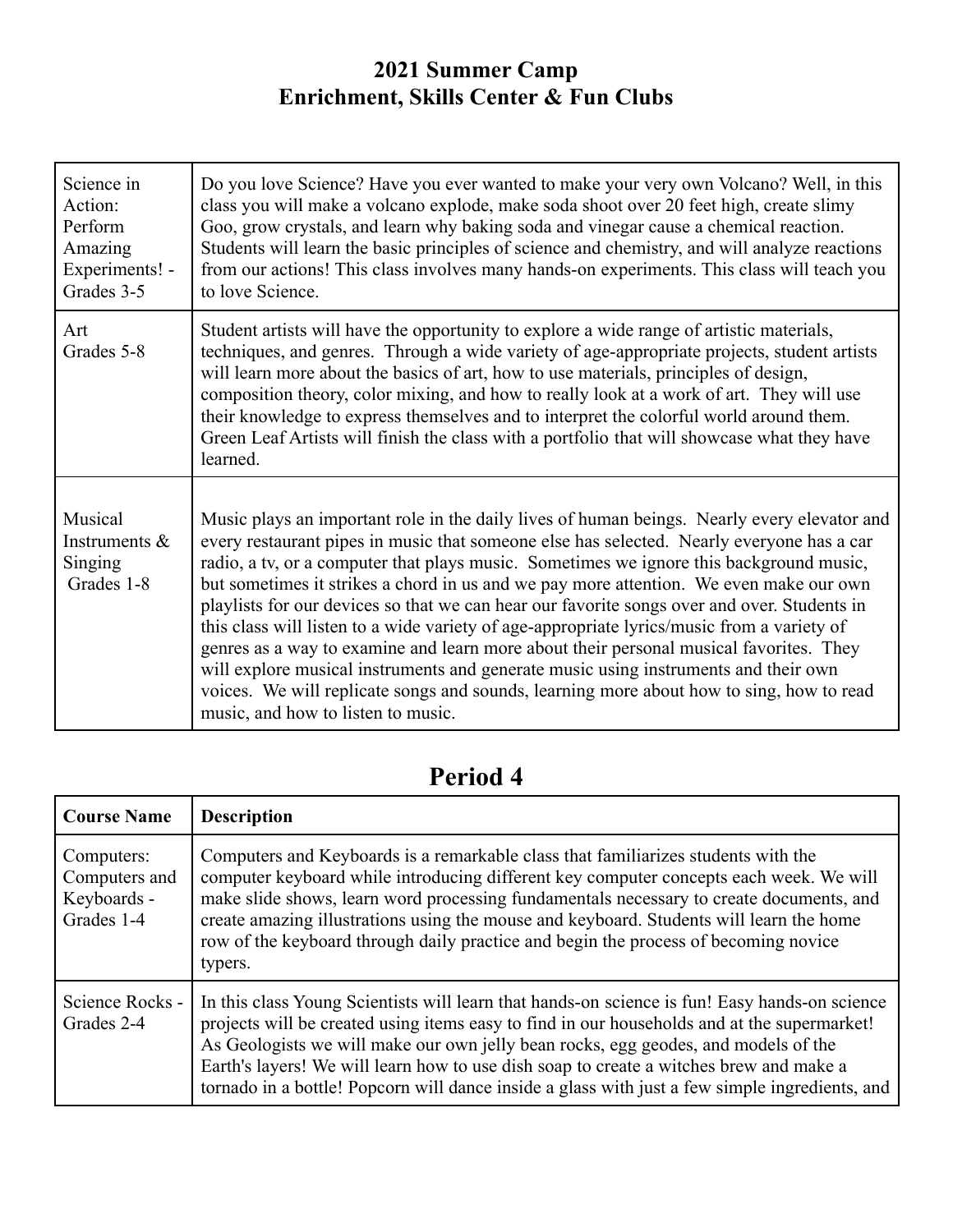|                                                   | we will see how sound waves work using colored sprinkles! Students will build a<br>marshmallow catapult out of skewers and design their own homemade lava lamp with<br>cooking oil and food coloring! The possibilities and fun are endless in this class. Come join<br>us as we make Science Rock!                                                                                                                                                                                                                                                                                                                                                                                                                                                                                                                    |
|---------------------------------------------------|------------------------------------------------------------------------------------------------------------------------------------------------------------------------------------------------------------------------------------------------------------------------------------------------------------------------------------------------------------------------------------------------------------------------------------------------------------------------------------------------------------------------------------------------------------------------------------------------------------------------------------------------------------------------------------------------------------------------------------------------------------------------------------------------------------------------|
| Book Club -<br>Grades 3-4                         | Students will dive into favorite classics of children's literature. This course will offer<br>students the opportunity to expand their comprehension skills through practicing common<br>core reading strategies that focus on a text's key ideas and details. Students will answer<br>questions and draw inferences, recount key events, summarize text, and demonstrate<br>in-depth knowledge of story elements. Interactive activities such as Readers' Theater will<br>enhance oral fluency and comprehension. This class is a multi-level class that is appropriate<br>for students in grades 3, and 4. Homework may be assigned on an as needed basis. Students<br>will be reading the following book: Book TBD                                                                                                  |
| Math/<br>Pre-Algebra<br>Grades 6-8                | Would you like to get a head start in this vital and exciting subject? Are you interested in<br>strengthening the skills you already have in this area of math? The main purpose of this<br>class is to develop key concepts that will eventually lead to success in algebra. Concepts<br>covered include evaluating and simplifying numerical and variable expressions, integer<br>exploration, algebraic properties, and algebraic equations utilizing whole numbers,<br>fractions, and decimals. We will solve linear equations involving both positive/negative<br>integers and graphing. Join in, and discover how exciting and interesting algebraic topics<br>can be. This multilevel course is appropriate for students in the 6th and 7th grade. Some<br>homework is assigned as a requirement of this class. |
| Chess-<br>Grades 4-8                              | If you enjoy games of strategy and intellectual challenge, or if you just want to learn chess<br>or improve your game, this class is for you! Kings, Queens, and Knights! Black, White!<br>Strategy and logic! Playing chess develops mind power that helps you predict your<br>opponent's moves. Beginners and experienced players are welcome to compete in our<br>annual chess tournament. Students with parental permission may bring their own chess<br>board to class; however, the student is solely responsible for the board. By enrolling a child<br>in this class, the parent gives consent for photographs to be taken of students during class to<br>share with class participants and to use to promote the Green Leaf program                                                                           |
| Grasshoppers -<br>Grade 1                         | The Grasshoppers class provides a rich academic curriculum of all core subjects: reading,<br>writing, math, science, social studies, and the arts. Children will jump for joy as they<br>experience a summer full of entry level first grade skills taught in an engaging manner. This<br>class is designed for students entering the first grade and who will benefit from receiving<br>instruction with the same teacher all four $(4)$ periods. Students entering grade K may take<br>this class with the approval of the Director.                                                                                                                                                                                                                                                                                 |
| Ocean<br>Discoveries:<br>Wonders of the<br>Sea! - | Ocean Discoveries is for our youngest Green Leaf Junior Scientists. Students in this class<br>will take an amazing voyage into the depths, beauty, and mysteries of the ocean. They will<br>discover the wonders of the sea as they engage in fun edible food activities, art projects,<br>experiments, and literature. Young scientists will capture what they learn through art and                                                                                                                                                                                                                                                                                                                                                                                                                                  |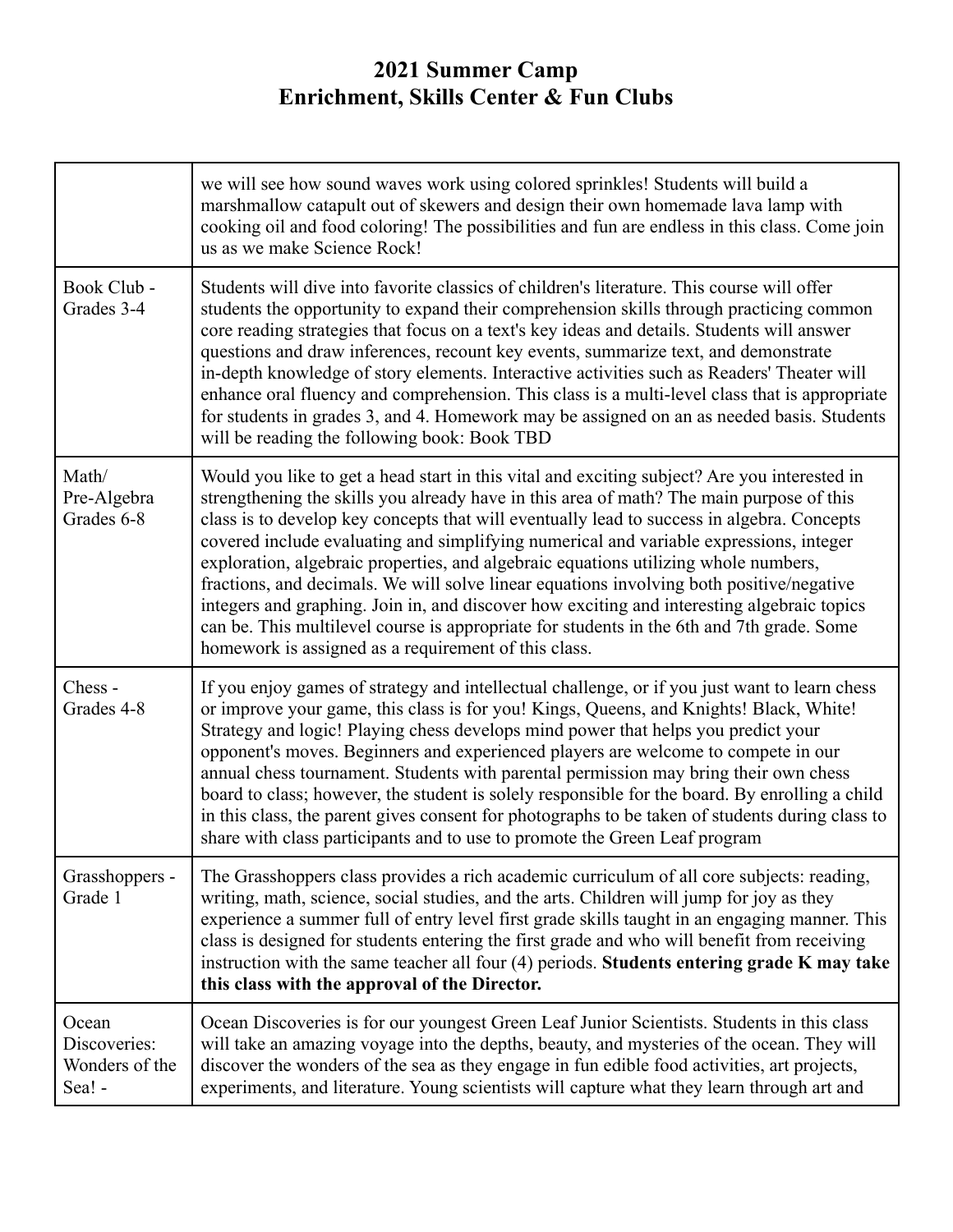| Grade 1-3                                                                   | writing activities.                                                                                                                                                                                                                                                                                                                                                                                                                                                                                                                                                                                                                                                                                                                                                                                                                                                                                                     |
|-----------------------------------------------------------------------------|-------------------------------------------------------------------------------------------------------------------------------------------------------------------------------------------------------------------------------------------------------------------------------------------------------------------------------------------------------------------------------------------------------------------------------------------------------------------------------------------------------------------------------------------------------------------------------------------------------------------------------------------------------------------------------------------------------------------------------------------------------------------------------------------------------------------------------------------------------------------------------------------------------------------------|
| Magical Word<br>of Writing<br>Grades 4-6                                    | Writing is all around us! Everything starts with effective writing whether the final product is<br>a newscast, a sports report, a play, a speech, a television ad, or a graphic novel. This class<br>will introduce students to the magic of real world writing. We will examine exemplars from<br>other authors and learn more about ways to select wording and to arrange sentences to have<br>the desired effect on the reader/viewer. We will use a variety of strategies to organize ideas<br>and present them to our classmates. Through Writers' Workshop and the steps of the<br>Writing Process, we will conceptualize, generate, and refine products that are fiction<br>(poems, short stories, cartoons, etc.) and non-fiction texts (news reports, interviews, etc.).<br>Writing assignments and genres addressed are aligned with California and Common Core<br>Standards. Some homework will be assigned. |
| Science in<br>Action:<br>Perform<br>Amazing<br>Experiments! -<br>Gradse 5-8 | Do you love Science? Have you ever wanted to make your very own Volcano? Well, in this<br>class you will make a volcano explode, make soda shoot over 20 feet high, create slimy<br>Goo, grow crystals, and learn why baking soda and vinegar cause a chemical reaction.<br>Students will learn the basic principles of science and chemistry, and will analyze reactions<br>from our actions! This class involves many hands-on experiments. This class will teach you<br>to love Science.                                                                                                                                                                                                                                                                                                                                                                                                                             |
| Art Grade 5-8                                                               | Student artists will have the opportunity to explore a wide range of artistic materials,<br>techniques, and genres. Through a wide variety of age-appropriate projects, student artists<br>will learn more about the basics of art, how to use materials, principles of design,<br>composition theory, color mixing, and how to really look at a work of art. They will use<br>their knowledge to express themselves and to interpret the colorful world around them.<br>Green Leaf Artists will finish the class with a portfolio that will showcase what they have<br>learned.                                                                                                                                                                                                                                                                                                                                        |
| Musical<br>Instruments &<br>Singing<br>Grades 1-8                           | Music plays an important role in the daily lives of human beings. Nearly every elevator and<br>every restaurant pipes in music that someone else has selected. Nearly everyone has a car<br>radio, a tv, or a computer that plays music. Sometimes we ignore this background music.<br>but sometimes it strikes a chord in us and we pay more attention. We even make our own<br>playlists for our devices so that we can hear our favorite songs over and over. Students in<br>this class will listen to a wide variety of age-appropriate lyrics/music from a variety of<br>genres as a way to examine and learn more about their personal musical favorites. They<br>will explore musical instruments and generate music using instruments and their own<br>voices. We will replicate songs and sounds, learning more about how to sing, how to read<br>music, and how to listen to music.                           |

# **Afternoon Block A**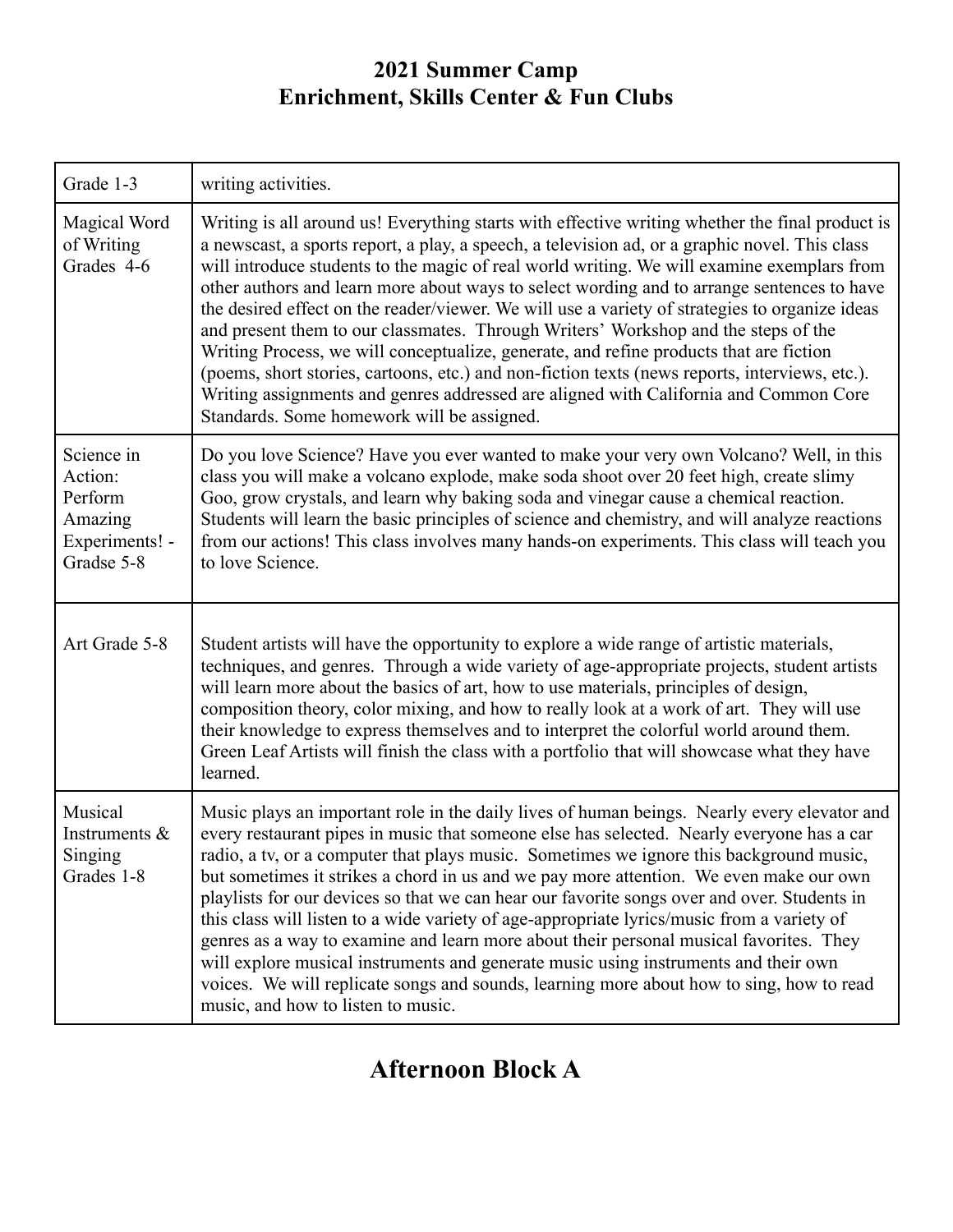| <b>Course Name</b>                                          | <b>Description</b>                                                                                                                                                                                                                                                                                                                                                                                                                                                                                                                                                                                                                                                                                                                                                                                                                                                                         |
|-------------------------------------------------------------|--------------------------------------------------------------------------------------------------------------------------------------------------------------------------------------------------------------------------------------------------------------------------------------------------------------------------------------------------------------------------------------------------------------------------------------------------------------------------------------------------------------------------------------------------------------------------------------------------------------------------------------------------------------------------------------------------------------------------------------------------------------------------------------------------------------------------------------------------------------------------------------------|
| Math Skills<br>Booster-<br>Grades K-8                       | Students who select this module will develop additional strategies for success in<br>mathematics. We will conduct informal assessments to determine needs. Parents will be<br>asked to submit current math papers and to complete a questionnaire that asks for areas of<br>difficulty students are experiencing in school. Students will be paired with a small group<br>needing similar types of skill development. We will work to develop more effective<br>strategies for solving word problems, will increase math vocabulary, and will build<br>additional skills by engaging with a variety of math concepts and materials. We will have<br>some fun with creative problem solving and will work on solutions for non-routine<br>problems. Since instruction will be more individualized, there is an extra charge for the<br>Skills Center modules.                               |
| Reading/<br><b>Writing Skills</b><br>Booster-<br>Grades K-8 | Students who select this module want to reinforce reading and writing skills and continue to<br>develop effective strategies over the summer. We will conduct informal assessments to<br>determine needs. Parents will be asked to submit current school writing samples and to<br>complete a questionnaire that asks for areas of difficulty students are experiencing in<br>school. Students will be paired with a small group needing similar types of skill<br>development. We will work to further develop comprehension, vocabulary, and spelling. We<br>will study how poems and short informational texts are written, then create our own. We<br>will build reading fluency and test our writing skills through active participation in plays<br>and partner dialogues. Since instruction will be more individualized, there is an extra charge<br>for the Skills Center modules. |
| Social Club -<br>Grades K-8                                 | Be flexible, and you can work on a different project each day that you are part of this Club!<br>Options include working in the computer lab on a variety of projects or use computer<br>applications designed to enhance your knowledge of math facts and reading skills. You can<br>gather a partner or two to play a board game like Checkers, Scrabble, or Backgammon.<br>You can challenge yourself to solve a logic puzzle, put together a giant jigsaw puzzle, or<br>sew/glue/construct a craft project. Or-- you can sit in a comfy chair and relax with your<br>favorite book. We have instructors to assist with all of these engaging options, but the<br>choice is yours.                                                                                                                                                                                                      |
| Sports and<br>Games Club -<br>Grades K-8                    | Students who select this module are interested in learning more about the world of sports<br>and games, including how to be an effective competitor both on and off the field. We will<br>play a variety of games as a means of developing additional skills for competition.<br>Sometimes, we will challenge ourselves individually by improving conditioning and<br>practicing separate skills needed to participate in a variety of sports. We will alternate<br>outdoor physical activity with indoor board and partner games as a means of staying cool<br>on a hot day. (Note: On extra hot days, games may include getting wet.)                                                                                                                                                                                                                                                    |
| Music Club -<br>Grades K-8                                  | Music plays an important role in the daily lives of human beings. Nearly every elevator and<br>every restaurant pipes in music that someone else has selected. Nearly everyone has a car                                                                                                                                                                                                                                                                                                                                                                                                                                                                                                                                                                                                                                                                                                   |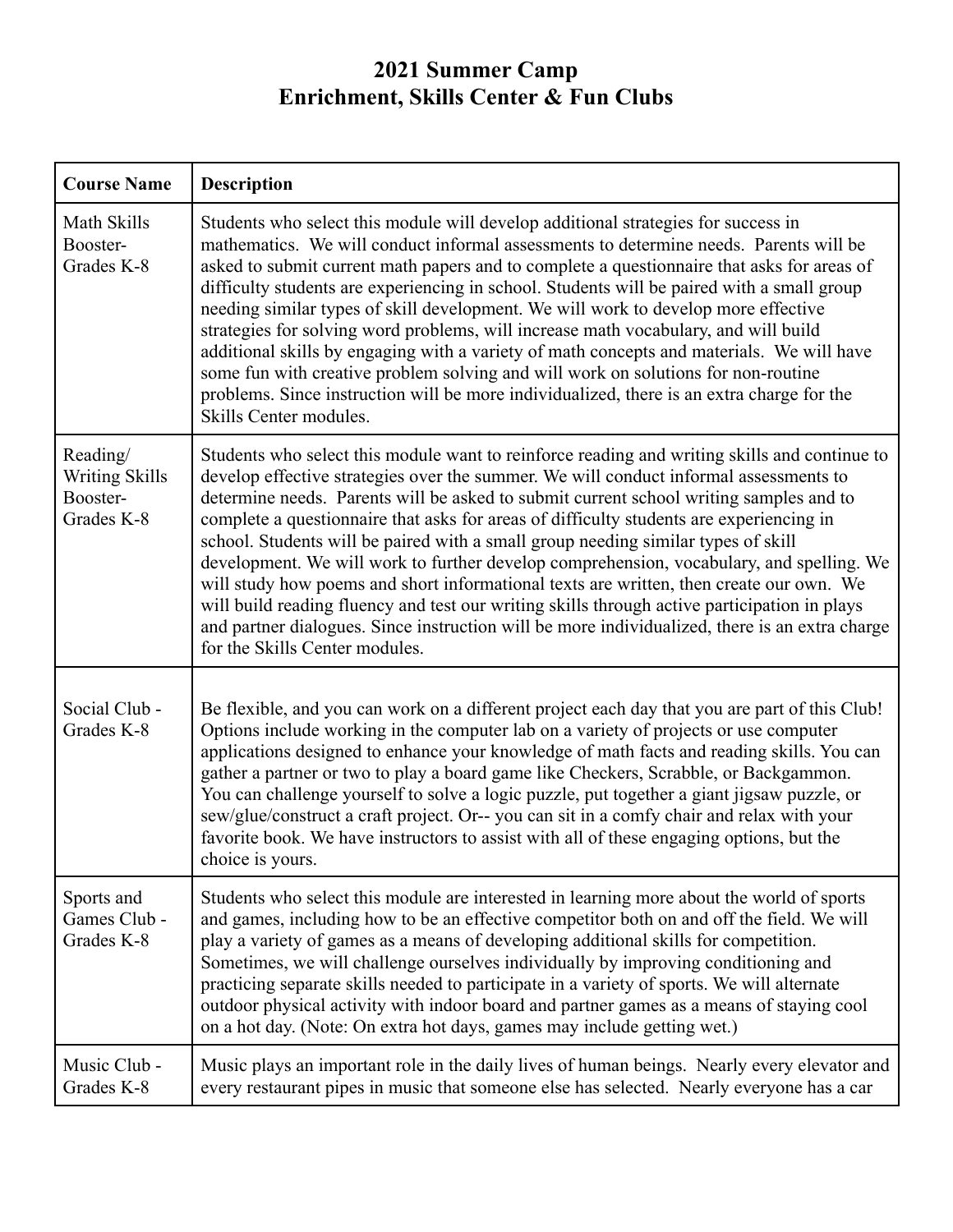| this class will listen to a wide variety of age-appropriate lyrics/music from a variety of<br>will explore musical instruments and generate music using instruments and their own<br>music, and how to listen to music. | radio, a tv, or a computer that plays music. Sometimes we ignore this background music,<br>but sometimes it strikes a chord in us and we pay more attention. We even make our own<br>playlists for our devices so that we can hear our favorite songs over and over. Students in<br>genres as a way to examine and learn more about their personal musical favorities. They<br>voices. We will replicate songs and sounds, learning more about how to sing, how to read |
|-------------------------------------------------------------------------------------------------------------------------------------------------------------------------------------------------------------------------|-------------------------------------------------------------------------------------------------------------------------------------------------------------------------------------------------------------------------------------------------------------------------------------------------------------------------------------------------------------------------------------------------------------------------------------------------------------------------|
|-------------------------------------------------------------------------------------------------------------------------------------------------------------------------------------------------------------------------|-------------------------------------------------------------------------------------------------------------------------------------------------------------------------------------------------------------------------------------------------------------------------------------------------------------------------------------------------------------------------------------------------------------------------------------------------------------------------|

| <b>Afternoon Block B</b> |  |
|--------------------------|--|
|--------------------------|--|

г

| <b>Course Name</b>                                          | <b>Description</b>                                                                                                                                                                                                                                                                                                                                                                                                                                                                                                                                                                                                                                                                                                                                                                                                                                                                         |
|-------------------------------------------------------------|--------------------------------------------------------------------------------------------------------------------------------------------------------------------------------------------------------------------------------------------------------------------------------------------------------------------------------------------------------------------------------------------------------------------------------------------------------------------------------------------------------------------------------------------------------------------------------------------------------------------------------------------------------------------------------------------------------------------------------------------------------------------------------------------------------------------------------------------------------------------------------------------|
| Math Skills<br>Booster-<br>Grades K-8                       | Students who select this module will develop additional strategies for success in<br>mathematics. We will conduct informal assessments to determine needs. Parents will be<br>asked to submit current math papers and to complete a questionnaire that asks for areas of<br>difficulty students are experiencing in school. Students will be paired with a small group<br>needing similar types of skill development. We will work to develop more effective<br>strategies for solving word problems, will increase math vocabulary, and will build<br>additional skills by engaging with a variety of math concepts and materials. We will have<br>some fun with creative problem solving and will work on solutions for non-routine<br>problems. Since instruction will be more individualized, there is an extra charge for the<br>Skills Center modules.                               |
| Reading/<br><b>Writing Skills</b><br>Booster-<br>Grades K-8 | Students who select this module want to reinforce reading and writing skills and continue to<br>develop effective strategies over the summer. We will conduct informal assessments to<br>determine needs. Parents will be asked to submit current school writing samples and to<br>complete a questionnaire that asks for areas of difficulty students are experiencing in<br>school. Students will be paired with a small group needing similar types of skill<br>development. We will work to further develop comprehension, vocabulary, and spelling. We<br>will study how poems and short informational texts are written, then create our own. We<br>will build reading fluency and test our writing skills through active participation in plays<br>and partner dialogues. Since instruction will be more individualized, there is an extra charge<br>for the Skills Center modules. |
| Social Club -<br>Grade K-8                                  | Be flexible, and you can work on a different project each day that you are part of this Club!<br>Options include working in the computer lab on a variety of projects or use computer<br>applications designed to enhance your knowledge of math facts and reading skills. You can<br>gather a partner or two to play a board game like Checkers, Scrabble, or Backgammon.<br>You can challenge yourself to solve a logic puzzle, put together a giant jigsaw puzzle, or<br>sew/glue/construct a craft project. Or-- you can sit in a comfy chair and relax with your                                                                                                                                                                                                                                                                                                                      |